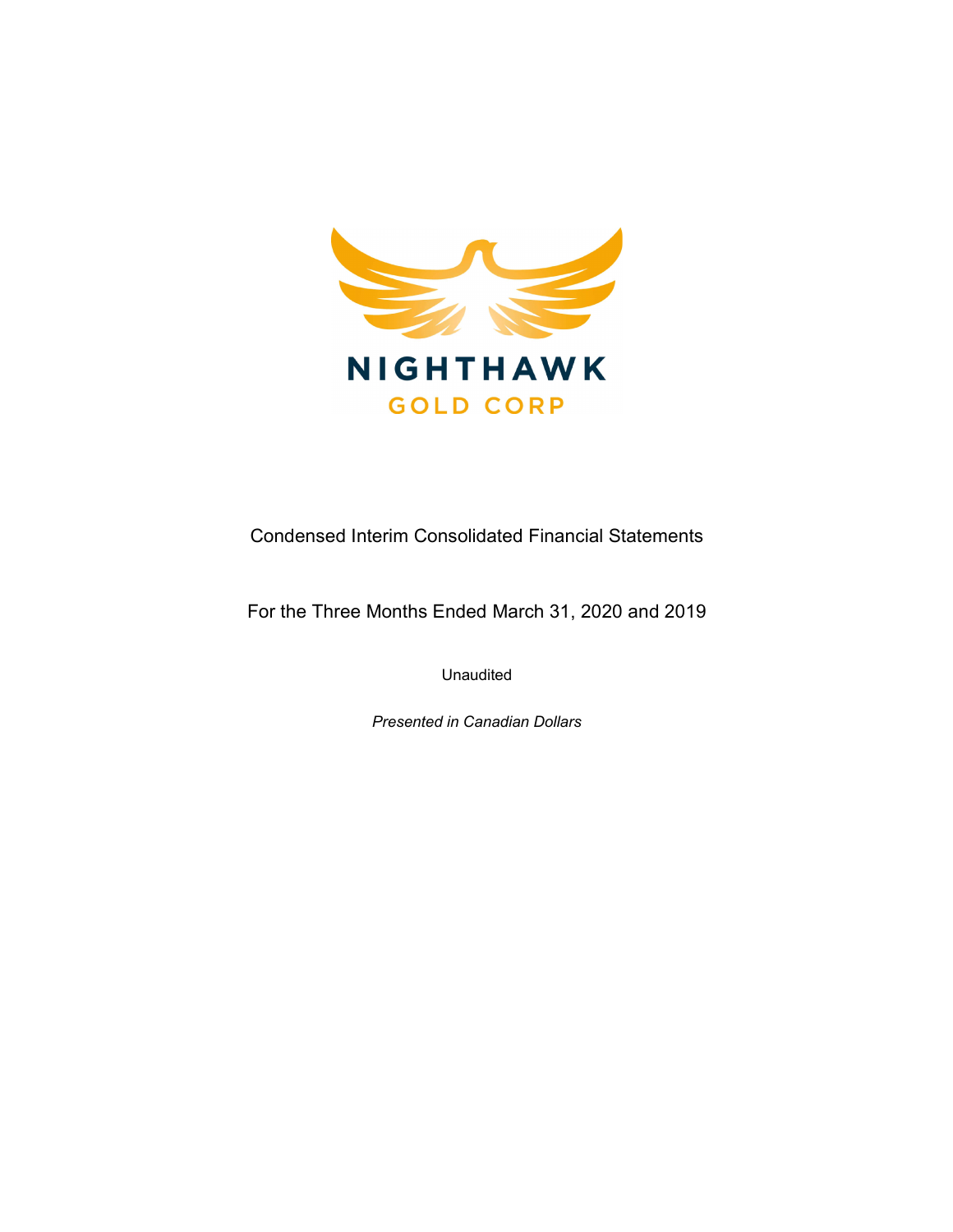

May 14, 2020

#### MANAGEMENT'S RESPONSIBILITY FOR THE CONDENSED INTERIM CONSOLIDATED FINANCIAL STATEMENTS

The accompanying condensed consolidated financial statements of Nighthawk Gold Corp. ("Nighthawk") are the responsibility of the Board of Directors and executive management. The unaudited condensed interim consolidated financial statements have been prepared by management, on behalf of the Board of Directors, in accordance with International Financial Reporting Standards ("IFRS") as issued by the International Accounting Standards Board. These unaudited condensed interim consolidated financial statements do not include all of the disclosures required for annual consolidated financial statements and therefore should be read in conjunction with Nighthawk's audited annual consolidated financial statements and notes thereto for the year ended December 31, 2019. These unaudited condensed interim consolidated financial statements follow the same significant accounting policies and methods of application as those included in Nighthawk's most recent audited annual consolidated financial statements, except as described in note 3. Management acknowledges responsibility for the preparation and presentation of the consolidated financial statements, including responsibility for significant accounting judgments and estimates and the choice of accounting principles and methods that are appropriate to Nighthawk's circumstances. In the opinion of management, the unaudited condensed interim consolidated financial statements have been prepared within acceptable limits of materiality and are in accordance with International Accounting Standard 34, Interim Financial Reporting using accounting policies consistent with IFRS appropriate in the circumstances.

Management has established processes, which are in place to provide it sufficient knowledge to support management representations that it has exercised reasonable diligence that (i) the unaudited condensed interim consolidated financial statements do not contain any untrue statement of material fact or omit to state a material fact required to be stated or that is necessary to make a statement not misleading in light of the circumstances under which it is made, as of the date of, and for the periods presented by, the unaudited condensed interim consolidated financial statements and (ii) the unaudited condensed interim consolidated financial statements fairly present in all material respects the financial condition, results of operations and cash flows of Nighthawk, as of the date of and for the period presented by the unaudited condensed interim consolidated financial statements.

The Board of Directors is responsible for reviewing and approving the consolidated financial statements and for ensuring that management fulfills its financial reporting responsibilities. An Audit Committee assists the Board of Directors in fulfilling this responsibility. The Audit Committee meets with management to review the internal controls over the financial reporting process, the consolidated financial statements and the auditors' report. The Audit Committee also reviews Nighthawk's Management's Discussion and Analysis to ensure that the financial information reported therein is consistent with the information presented in the consolidated financial statements. The Audit Committee reports its findings to the Board of Directors for its consideration in approving the consolidated financial statements for issuance to the shareholders.

Management recognizes its responsibility for conducting Nighthawk's affairs in compliance with established financial standards, and applicable laws and regulations, and for maintaining proper standards of conduct for its activities.

(Signed) "Dr. Michael Byron" (Signed) "Michael Leskovec"

Dr. Michael Byron President & Chief Executive Officer

Michael Leskovec Chief Financial Officer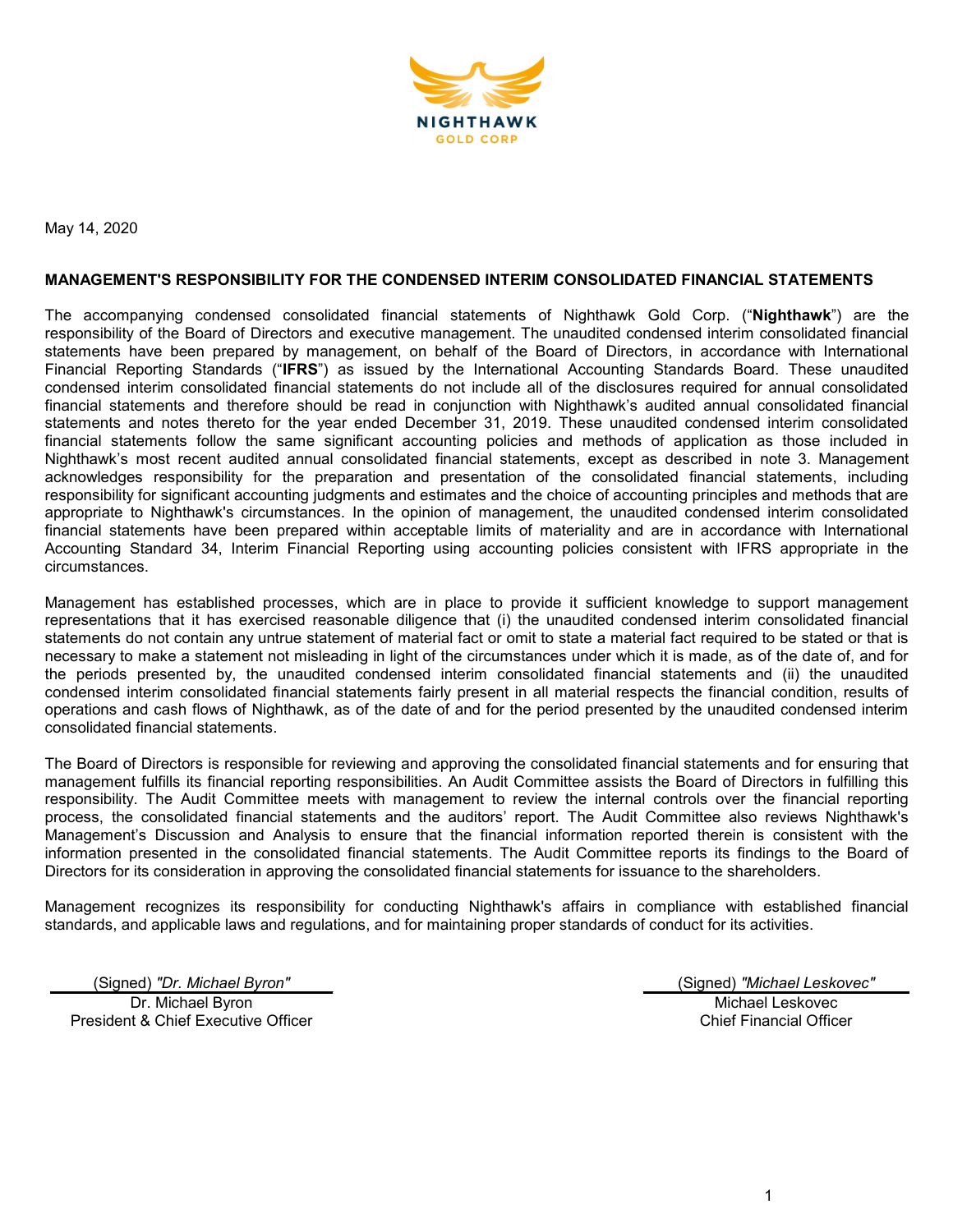

# NIGHTHAWK GOLD CORP. CONDENSED INTERIM CONSOLIDATED STATEMENTS OF FINANCIAL POSITION

Presented in Canadian Dollars **Unaudited** 

| As at                                                                | March 31,<br>2020        | December 31,<br>2019     |
|----------------------------------------------------------------------|--------------------------|--------------------------|
|                                                                      |                          | (Audited)                |
|                                                                      |                          |                          |
| <b>ASSETS</b>                                                        |                          |                          |
| <b>Current Assets</b>                                                |                          |                          |
| Cash and cash equivalents                                            | \$<br>7,586,608 \$       | 9,662,590                |
| Amounts receivable                                                   | 204,833                  | 124,924                  |
| Prepaid expenses and supplies                                        | 785,064                  | 702,212                  |
|                                                                      | 8,576,505                | 10,489,726               |
| <b>Non-current Assets</b>                                            |                          |                          |
| Restricted cash (note 5)                                             | 4,669,310                | 4,669,310                |
| Exploration and evaluation assets (note 6)                           | 84,595,525               | 82,267,998               |
|                                                                      | 89,264,835               | 86,937,308               |
|                                                                      | \$<br>97,841,340 \$      | 97,427,034               |
| <b>LIABILITIES</b>                                                   |                          |                          |
| <b>Current Liabilities</b>                                           |                          |                          |
| Accounts payable and accrued liabilities                             | \$<br>1,435,455 \$       | 469,201                  |
| <b>Non-current Liabilities</b>                                       |                          |                          |
| Provision for service obligation (note 7)                            | 3,012,314                | 3,012,314                |
| Reclamation provision (note 8)                                       | 401,150                  | 401,150                  |
| Deferred tax liability                                               | 9,811,867                | 9,361,512                |
|                                                                      | 13,225,331               | 12,774,976               |
|                                                                      |                          |                          |
| <b>SHAREHOLDERS' EQUITY</b>                                          |                          |                          |
| Share capital (note 9(a))<br>Share-based payment reserve (note 9(b)) | 94,828,475<br>18,205,051 | 94,828,475<br>18,154,940 |
| Accumulated deficit                                                  | (29, 852, 972)           | (28,800,558)             |
|                                                                      |                          |                          |
|                                                                      | 83,180,554               | 84, 182, 857             |
|                                                                      | \$<br>97,841,340 \$      | 97,427,034               |

# Subsequent Event (note 14)

The accompanying notes are an integral part of the condensed interim consolidated financial statements

On behalf of the Board:

(Signed) "Morris Prychidny" (Signed) "Brent Peters" Director Director Director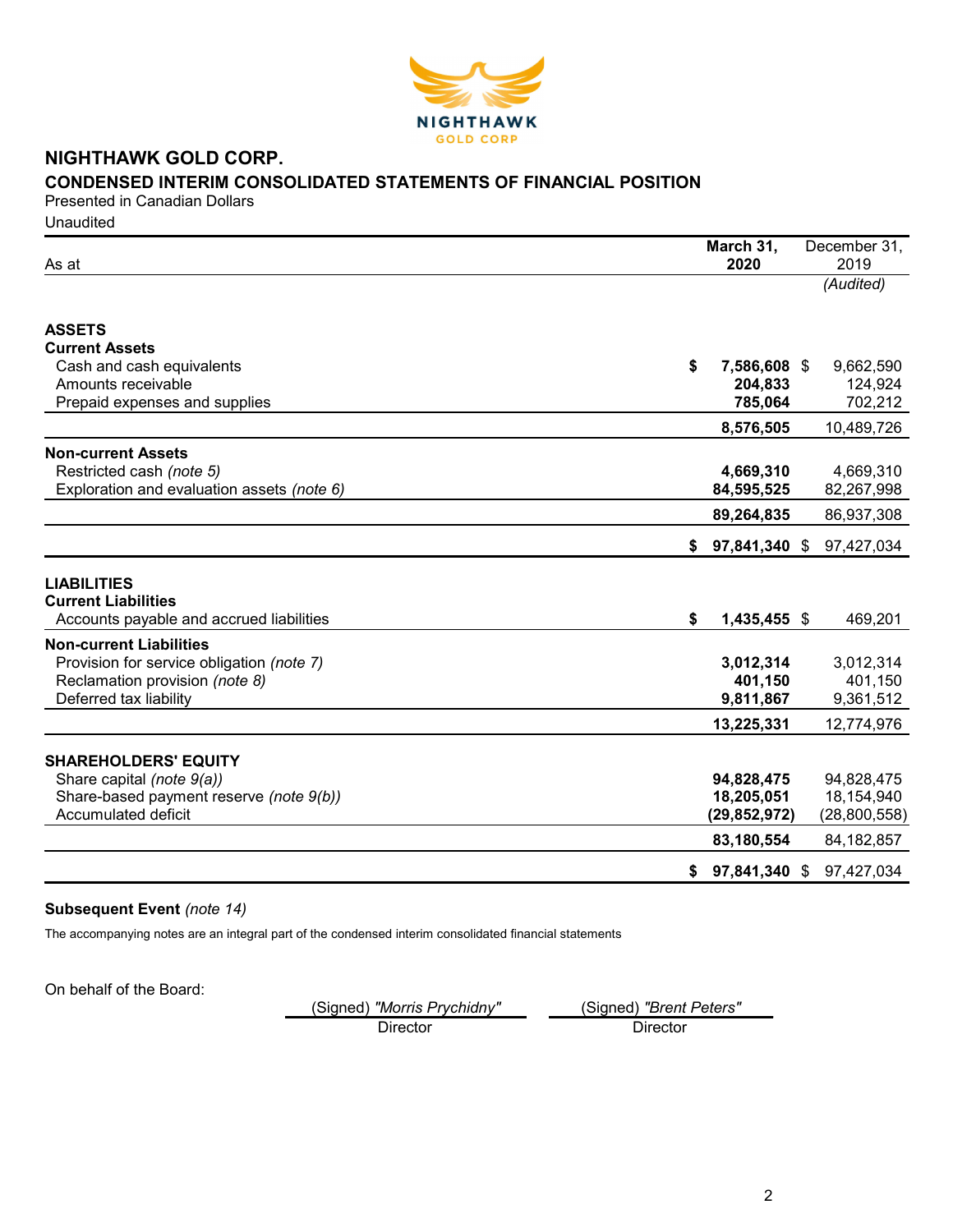

# NIGHTHAWK GOLD CORP.

# CONDENSED INTERIM CONSOLIDATED STATEMENTS OF LOSS AND COMPREHENSIVE LOSS

Presented in Canadian Dollars Unaudited

| For the three months ended March 31,    |    | 2020             | 2019       |
|-----------------------------------------|----|------------------|------------|
| <b>Expenses</b>                         |    |                  |            |
| Salaries, director and consulting fees  | \$ | 197,111 \$       | 164,681    |
| Shareholder communication and marketing |    | 133,688          | 115,931    |
| Travel                                  |    | 97,679           | 23,004     |
| Professional fees                       |    | 66,987           | 15,566     |
| Office and administration               |    | 60,897           | 47,997     |
| Regulatory                              |    | 49,846           | 30,381     |
| Stock-based compensation (note 9(b))    |    | 50,111           |            |
|                                         |    | 656,319          | 397,560    |
| <b>Other income</b>                     |    |                  |            |
| Interest income                         |    | 54,260           | 70,033     |
| Gain on sale of investment              |    |                  | 38,750     |
|                                         |    | 54,260           | 108,783    |
| Loss before income taxes                |    | (602, 059)       | (288, 777) |
| Deferred tax recovery (expense)         |    | (450, 355)       | 64,230     |
| Net loss and comprehensive loss         | S. | $(1,052,414)$ \$ | (224, 547) |
| Net loss per share (note 10):           |    |                  |            |
| <b>Basic and fully diluted</b>          | \$ | $(0.02)$ \$      | (0.01)     |

The accompanying notes are an integral part of the condensed interim consolidated financial statements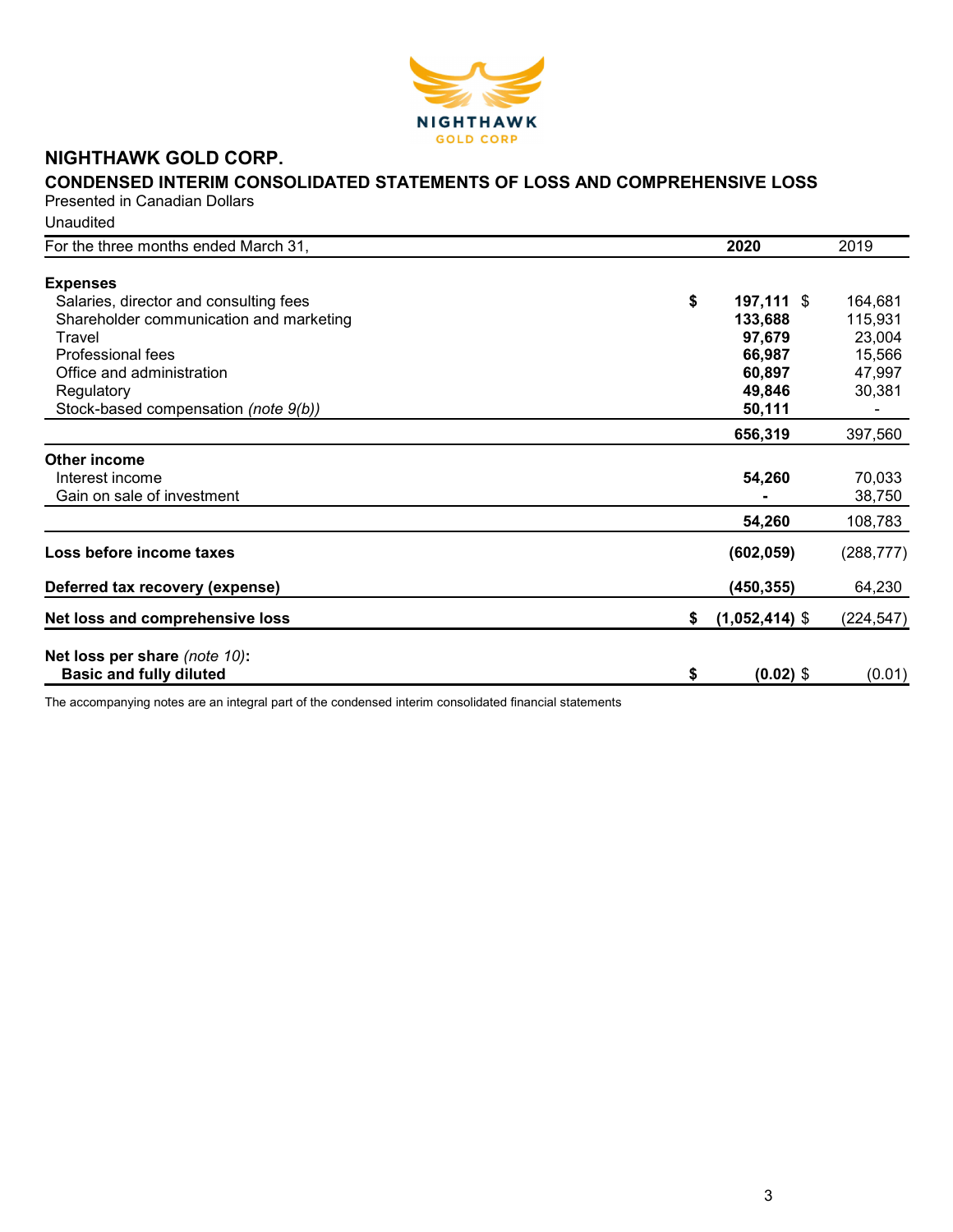

# NIGHTHAWK GOLD CORP.

# CONDENSED INTERIM CONSOLIDATED STATEMENTS OF CHANGES IN SHAREHOLDERS' EQUITY

Presented in Canadian Dollars

Unaudited

|                                                                     | Share capital |            |    | Share-based<br>payment reserve | <b>Accumulated</b><br>deficit | <b>Total equity</b> |
|---------------------------------------------------------------------|---------------|------------|----|--------------------------------|-------------------------------|---------------------|
| <b>Balance at December 31, 2018</b>                                 | S.            | 82,255,810 | S. | 17,567,258                     | (24, 168, 762)<br>\$          | 75,654,306          |
| Net loss for the period                                             |               |            |    |                                | (224, 547)                    | (224, 547)          |
| Balance at March 31, 2019                                           |               | 82,255,810 |    | 17,567,258                     | (24, 393, 309)                | 75,429,759          |
| Issuance of shares net of cash share issuance<br>costs of \$732,882 |               | 11,905,043 |    |                                |                               | 11,905,043          |
| Flow-through share premium                                          |               | (208, 725) |    |                                |                               | (208, 725)          |
| Tax effect of share issue costs                                     |               | 194,214    |    |                                |                               | 194,214             |
| Issuance of common shares on exercise of stock options              |               | 413,750    |    |                                |                               | 413,750             |
| Fair value of stock options transferred on exercise                 |               | 268,383    |    | (268, 383)                     |                               |                     |
| Stock-based compensation                                            |               |            |    | 856,065                        |                               | 856,065             |
| Net income for the period                                           |               |            |    |                                | (4,407,249)                   | (4,407,249)         |
| <b>Balance at December 31, 2019</b>                                 |               | 94,828,475 |    | 18,154,940                     | (28, 800, 558)                | 84, 182, 857        |
| Stock-based compensation                                            |               |            |    | 50,111                         |                               | 50,111              |
| Net loss for the period                                             |               |            |    |                                | (1,052,414)                   | (1,052,414)         |
| Balance at March 31, 2020                                           | \$            | 94,828,475 | \$ | 18,205,051                     | (29, 852, 972)<br>\$          | 83,180,554          |

The accompanying notes are an integral part of the condensed interim consolidated financial statements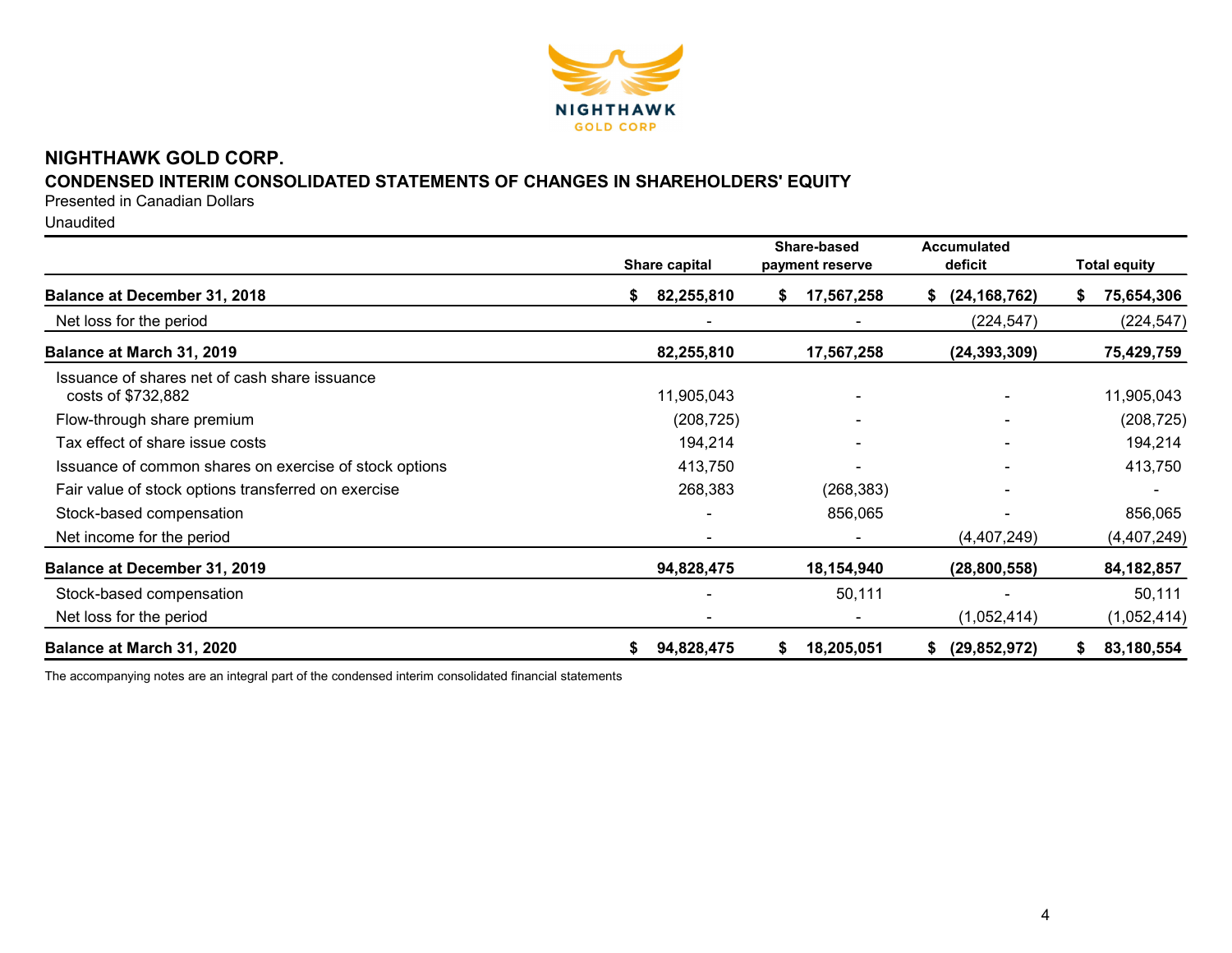

# NIGHTHAWK GOLD CORP. CONDENSED INTERIM CONSOLIDATED STATEMENTS OF CASH FLOWS

Presented in Canadian Dollars **Unaudited** 

| For the three months ended March 31,           | 2020                   | 2019        |
|------------------------------------------------|------------------------|-------------|
| Cash provided by (used in)                     |                        |             |
| <b>Operations</b>                              |                        |             |
| Net loss for the period                        | $(1,052,414)$ \$<br>\$ | (224, 547)  |
| Items not involving cash:                      |                        |             |
| Deferred income tax expense (recovery)         | 450,355                | (64, 230)   |
| Stock-based compensation                       | 50,111                 |             |
| Gain on sale of investment                     |                        | (38, 750)   |
| Change in non-cash working capital:            |                        |             |
| Amounts receivable                             | (79, 909)              | (38,081)    |
| Prepaid expenses and supplies                  | (82, 852)              | (200, 654)  |
| Accounts payable and accrued liabilities       | 966,254                | 1,264,720   |
|                                                | 251,545                | 698,458     |
| Investing                                      |                        |             |
| Exploration and evaluation costs               | (2, 297, 831)          | (1,518,873) |
| Acquisition costs                              | (29, 696)              | (25, 882)   |
| Proceeds on sale of investment                 |                        | 118,750     |
| Restricted cash                                |                        | (169, 616)  |
|                                                | (2,327,527)            | (1,595,621) |
| Decrease in cash                               | (2,075,982)            | (897, 163)  |
| Cash and cash equivalents, beginning of period | 9,662,590              | 13,948,633  |
| Cash and cash equivalents, end of period       | 7,586,608 \$<br>\$     | 13,051,470  |

The accompanying notes are an integral part of the condensed interim consolidated financial statements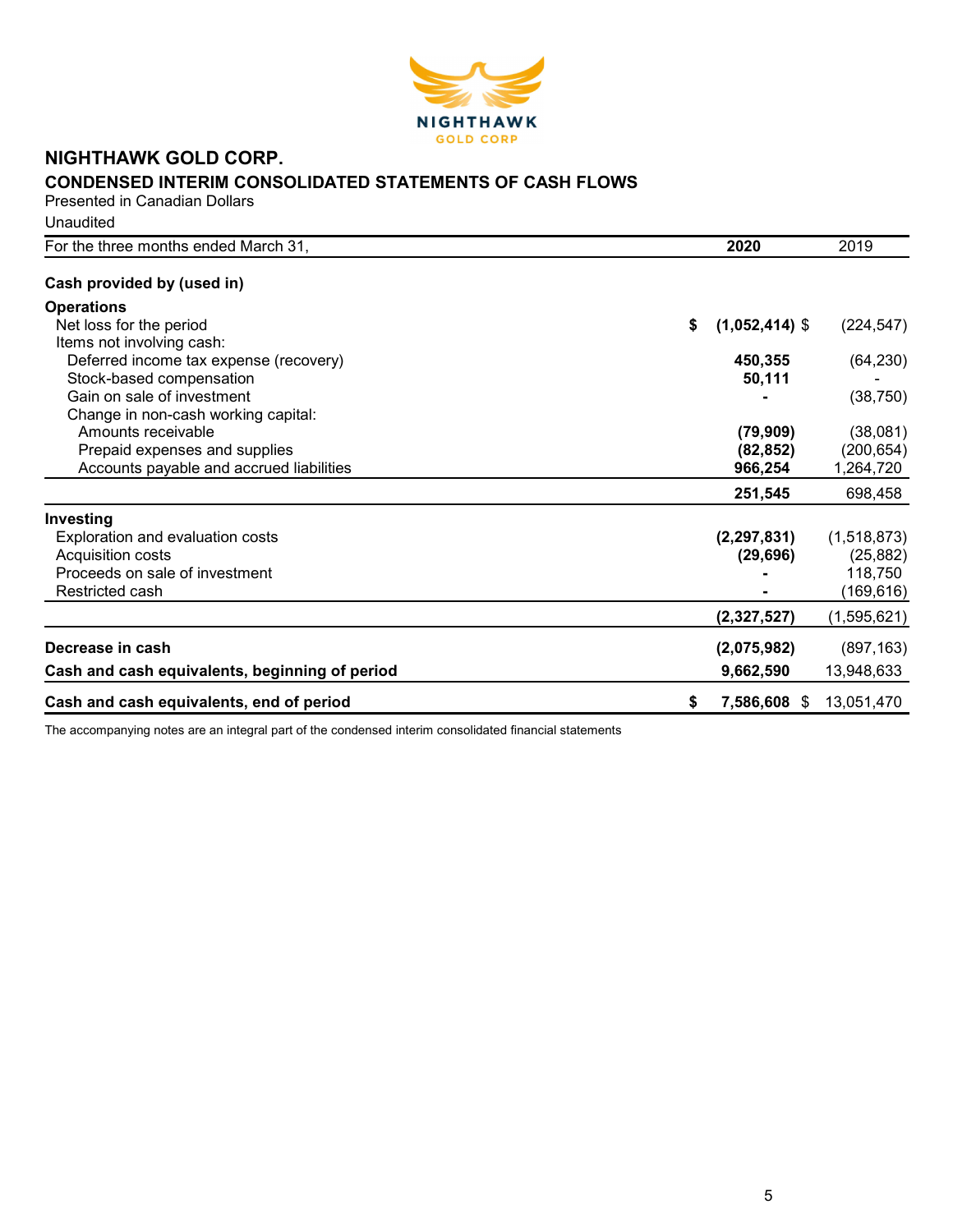

Unaudited

For the three months ended March 31, 2020 and 2019

# 1. NATURE OF OPERATIONS

Nighthawk Gold Corp. ("Nighthawk" or the "Company") was incorporated on January 8, 2004 under the Business Corporations Act (Ontario) and is a publicly listed Canadian junior resource company with exploration and evaluation assets in Canada. Nighthawk is engaged in the identification, acquisition, exploration and evaluation of gold properties, is listed on the Toronto Stock Exchange ("TSX"), and trades under the symbol NHK. To date, Nighthawk has not earned any revenue from operations. The Company's registered office is located at Suite 301, 141 Adelaide Street West, Toronto, Ontario, Canada, M5H 3L5.

The condensed interim consolidated financial statements for the three months ended March 31, 2020 and 2019 have been approved for issue by the Board of Directors on May 14, 2020.

Nighthawk is in the exploration stage and is subject to risks and challenges similar to companies in a comparable stage. These risks include, but are not limited to, the challenges of securing adequate capital in view of exploration, development and operational risks inherent in the mining industry; changes in government policies and regulations; the ability to obtain the necessary environmental permitting; challenges in future profitable production or, alternatively Nighthawk's ability to dispose of its exploration and evaluation assets on an advantageous basis; as well as global economic, precious and base metal price volatility; all of which are uncertain.

During the period, there was a global outbreak of COVID-19 ("Coronavirus"), which has had a significant impact on businesses through the restrictions put in place by the Canadian governments regarding travel, business operations and isolation/quarantine orders. At this time, it is unknown the extent of the impact the Coronavirus outbreak may have on the Company as this will depend on future developments that are highly uncertain and that cannot be predicted with confidence. These uncertainties arise from the inability to predict the ultimate geographic spread of the disease, and the duration of the outbreak, including the duration of travel restrictions, business closures or disruptions, and quarantine/isolation measures that are currently, or may be put, in place by Canada and other countries to fight the virus. While the extent of the impact is unknown, we anticipate this outbreak may cause supply chain disruptions, and staff shortages, all of which may negatively impact the Company's business and financial condition.

In light of the current Coronavirus pandemic, Nighthawk is in the process of temporarily suspending exploration activities on its Indin Lake Gold Property located in the Northwest Territories, Canada. The Colomac camp will temporarily close by the first week of April as precautions have been taken to ensure the safety and well being of all personnel at site, as well as the surrounding communities. The Company is not aware of any site personnel having contracted Coronavirus to date, however these measures are being taken to ensure they are not placed at undue risk. There is currently no timeframe for this temporary suspension of exploration activities, while ongoing metallurgical testwork, preparation of an updated mineral resource estimate, and subsequently the preparation of an internal scoping study has not been affected.

# 2. BASIS OF PRESENTATION

These unaudited condensed interim consolidated financial statements have been prepared in accordance with IAS 34 - Interim Financial Reporting on the basis of International Financial Reporting Standards ("IFRS") and interpretations as approved by the International Accounting Standards Board ("IASB") and are presented in Canadian dollars.

These unaudited condensed interim consolidated financial statements have been prepared on a going concern basis, under the historical cost convention, except fair value through profit and loss assets which are carried at fair value, and have been prepared using the accrual basis of accounting except for cash flow information.

The unaudited condensed interim consolidated statement of cash flows shows the changes in cash arising during the year from operating activities, investing activities and financing activities.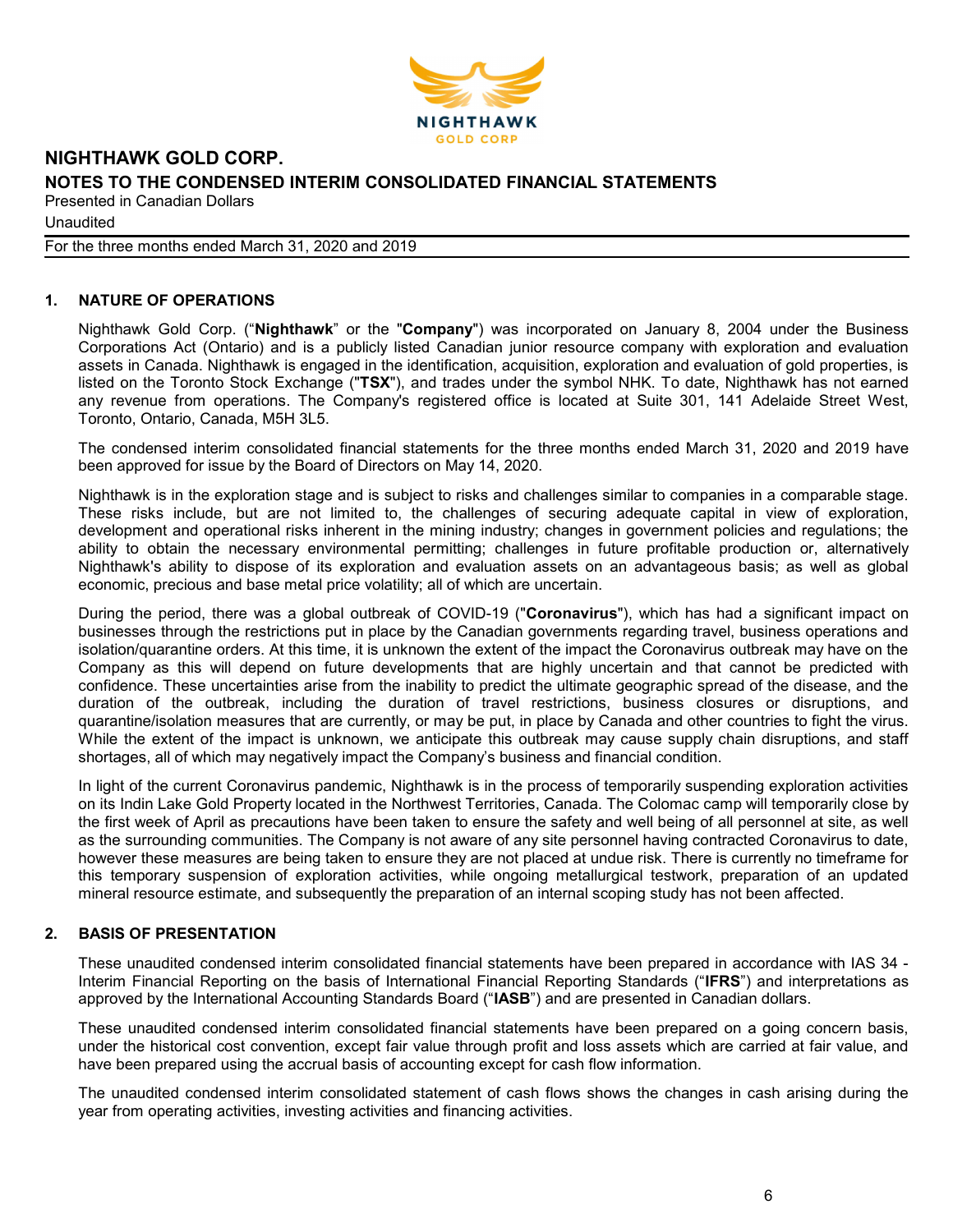

Unaudited

For the three months ended March 31, 2020 and 2019

# 3. SIGNIFICANT ACCOUNTING POLICIES

The financial framework and accounting policies applied in the preparation of these unaudited condensed interim consolidated financial statements are consistent with those as disclosed in its most recently completed audited consolidated financial statements for the fiscal year ended December 31, 2019.

#### (a) Changes in Accounting Policies

The Company did not adopt any new accounting policies during the three months ended March 31, 2020.

# 4. CRITICAL ACCOUNTING ESTIMATES AND SIGNIFICANT JUDGEMENTS

The preparation of these condensed interim consolidated financial statements requires management to make certain estimates and assumptions that affect the reported amounts of assets and liabilities at the date of the condensed interim consolidated financial statements and reported amounts of revenues and expenses during the reporting period. Actual outcomes could differ from these estimates. These condensed interim consolidated financial statements include estimates which, by their nature, are uncertain. The impacts of such estimates are pervasive throughout the condensed interim consolidated financial statements, and may require accounting adjustments based on future occurrences. Revisions to accounting estimates are recognized in the period in which the estimate is revised and future periods if the revision affects both current and future periods. These estimates are based on historical experience, current and future economic conditions and other factors, including expectations of future events that are believed to be reasonable under the circumstances.

Significant assumptions about the future and other sources of estimation and judgemental uncertainty that management has made at the consolidated statement of financial position reporting date, that could result in a material adjustment to the carrying amounts of assets and liabilities, in the event that actual results differ from assumptions made, relate to, but are not limited to, the following:

- (i) Nighthawk assesses the carrying value of exploration and evaluation assets at each reporting period to determine whether any indication of impairment exists. When an impairment exists, the calculation of recoverable amount requires the use of estimates and assumptions such as long-term commodity prices, discount rates, recoverable metals, and operating performance;
- (ii) the calculation of the fair value of warrants, broker warrants and stock options issued by Nighthawk requires the use of estimates of inputs in the Black-Scholes option pricing valuation model;
- (iii) the calculation of the reclamation liability and provision for service obligation, being the present value of the estimated costs to restore the properties is discounted at rates which reflect current market assessments and the risks specific to the liability. The calculation requires management to estimate the total restoration costs, timing of remediation and an appropriate discount rate; and
- (iv) valuation of deferred income taxes.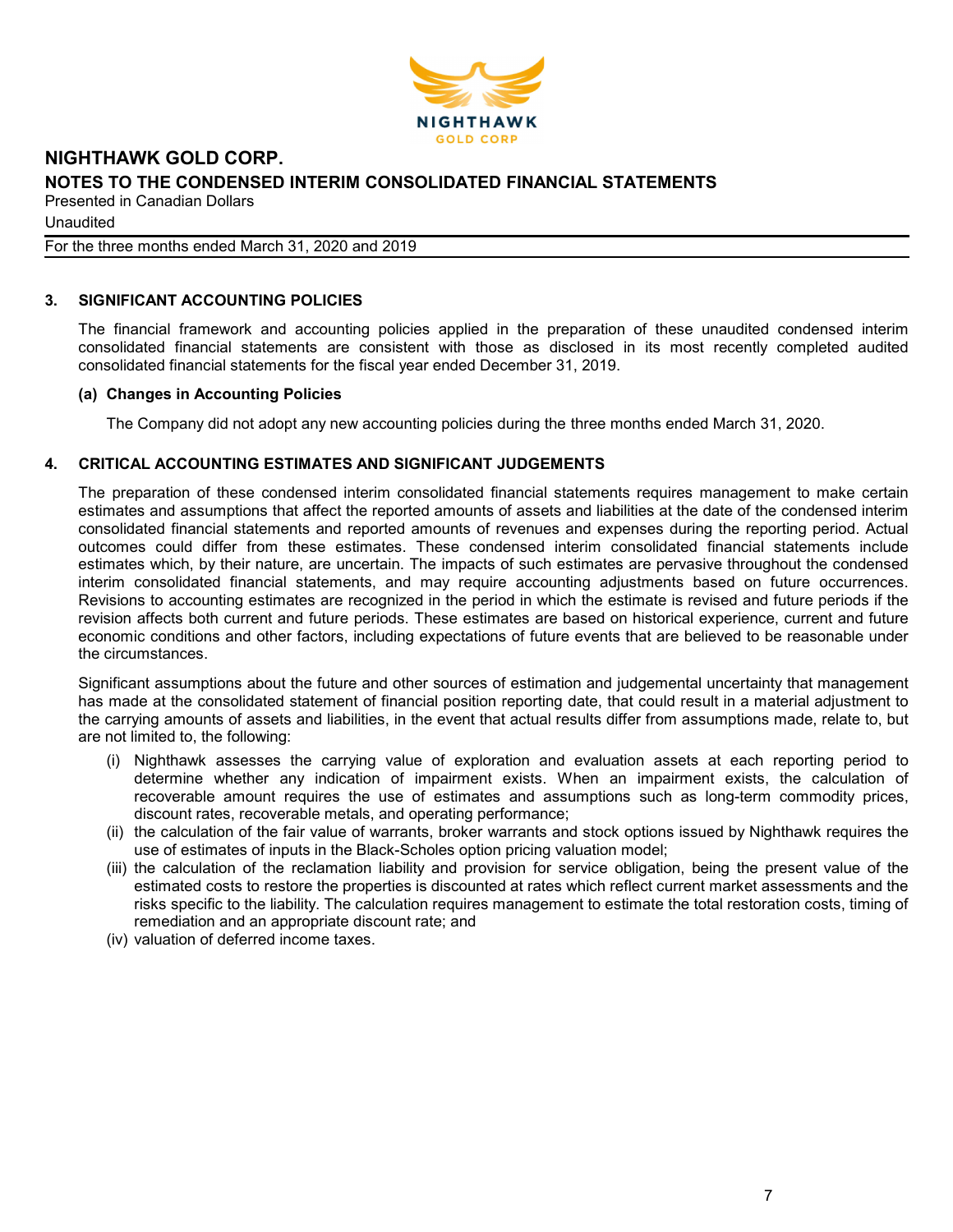

Unaudited

For the three months ended March 31, 2020 and 2019

# 5. RESTRICTED CASH

During the year ended July 31, 2011, Nighthawk posted two irrevocable standby letters of credit with a Canadian chartered bank in the amount of \$401,000 (collectively, the "Permit LOC's") to provide security under its land use permit and water access licence for the existing reclamation work associated with the Damoti Reclamation Obligation (notes 6 and 8) as well as with its exploration activities relating to the Indin Lake Gold Property in the Northwest Territories, Canada. In March 2012, Nighthawk posted additional security of \$78,000 (the "Additional Security") upon receiving approval on its updated land use permit, which was submitted to support its expanded exploration activities on its Indin Lake Gold Property. During Fiscal 2019, Nighthawk received its renewed land use permit and water access licence, thereby approving its exploration activities over the next 5 years, expiring in February 2024, and which are extendible up to February 2026. The Permit LOC's are secured by guaranteed investment certificates (the "Permit GIC's") at a Canadian chartered bank for the same amount. The Permit GIC's and the Additional Security may be recovered by Nighthawk at expiration of the land use permit and water access licence in absence of any environmental disturbances provided Nighthawk carries out activities to satisfy the Damoti Reclamation Obligation.

On January 26, 2012, under the terms of its agreement to acquire 100% ownership of the mineral claims and leases of the former producing Colomac Gold Mine (the "Colomac Gold Project") (note 6), Nighthawk entered into three letters of credit totaling \$5,000,000 at a Canadian chartered bank in favour of Aboriginal Affairs and Northern Development Canada ("AANDC") to secure Nighthawk's service obligation to perform reclamation services on three other sites as follows: \$3,000,000 for the Diversified site, \$1,000,000 for the Spider Lake site and \$1,000,000 for the Chalco Lake site (collectively, the "Colomac LOC's") (note 7). The Colomac LOC's are secured by guaranteed investment certificates (the "Colomac GIC's") at a Canadian chartered bank for the same amounts. Upon completion of the service obligation with respect to each reclamation site to the satisfaction of an independent third party engineer, the Colomac LOC's with respect to each site will be released and the hold restriction on the related Colomac GIC will be eliminated. At any time, the Company may terminate the liability relating to this service obligation, but as a consequence would relinquish the related Colomac GIC still held as security against the Colomac LOC's at that time.

In Fiscal 2013, the reclamation activities at the Chalco Lake site were completed and the approval of the third party engineer was obtained. As a result, the Colomac LOC with respect to the Chalco Lake site was released and the hold restriction on \$1,000,000 was eliminated at that time (note 7).

|                                                | Permit<br>security | Colomac<br>GIC's | Total<br>restricted cash |
|------------------------------------------------|--------------------|------------------|--------------------------|
| Balance - December 31, 2019 and March 31, 2020 | 669.310 \$         | 4.000.000 \$     | 4.669.310                |

#### 6. EXPLORATION AND EVALUATION ASSETS

|                                                       | December 31, 2019       |             |                | <b>March 31, 2020</b> |                         |  |                    |  |                |
|-------------------------------------------------------|-------------------------|-------------|----------------|-----------------------|-------------------------|--|--------------------|--|----------------|
|                                                       | Option &<br>acquisition |             |                |                       | Option &<br>acquisition |  |                    |  |                |
| <b>Mineral Property</b>                               | costs                   | Exploration | <b>Balance</b> |                       | costs                   |  | <b>Exploration</b> |  | <b>Balance</b> |
| Indin Lake Gold Property \$10,456,144 \$71,811,854 \$ |                         |             | 82,267,998 \$  |                       | 10,485,840 \$           |  | 74,109,685 \$      |  | 84.595.525     |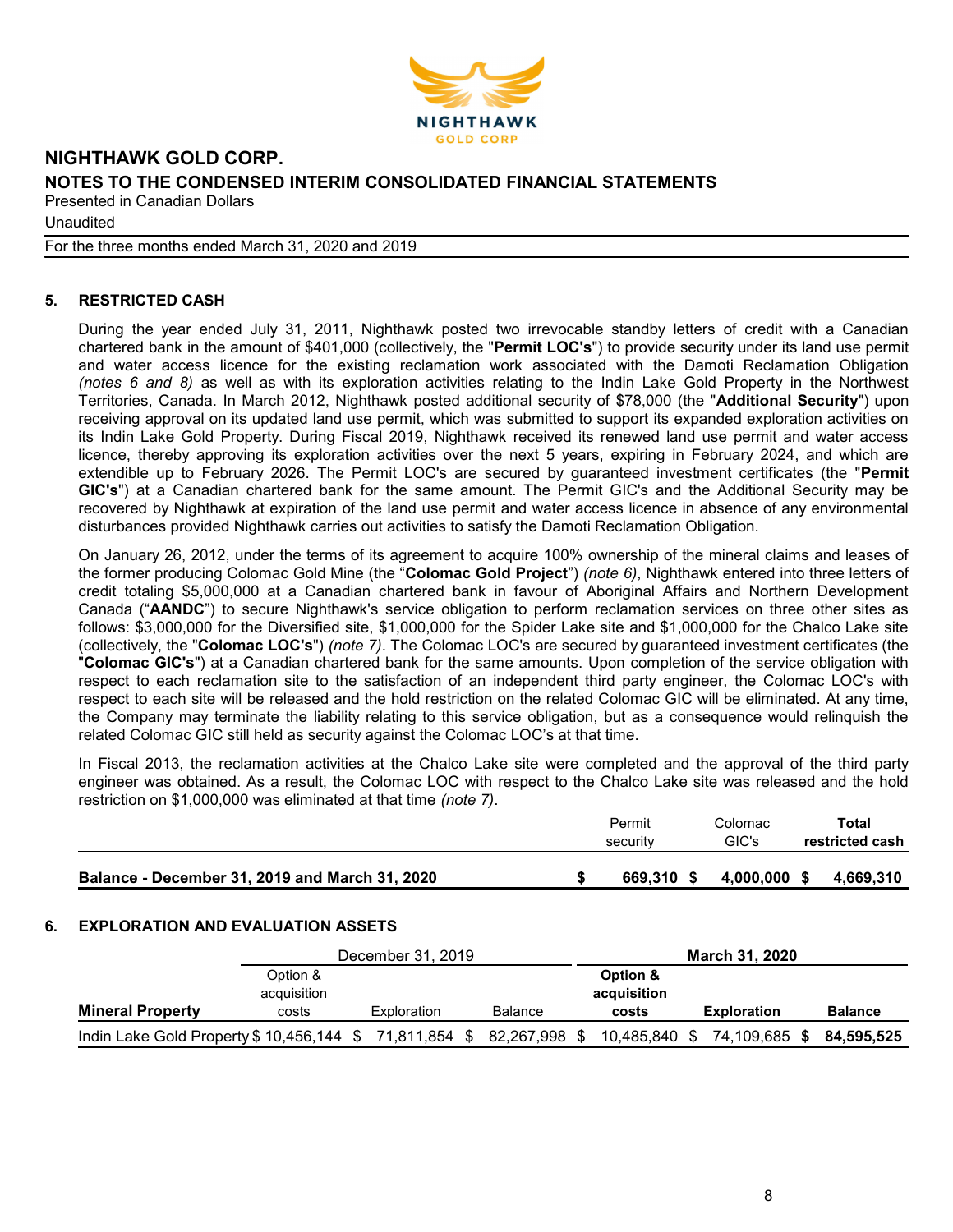

Unaudited

For the three months ended March 31, 2020 and 2019

# 6. EXPLORATION AND EVALUATION ASSETS (continued)

| <b>Mineral Property</b>         | <b>Indin Lake</b><br><b>Gold Property</b> |
|---------------------------------|-------------------------------------------|
| Balance - December 31, 2019     | \$82,267,998                              |
| Acquisition costs               | 29,696                                    |
| <b>Exploration expenditures</b> | 2,297,831                                 |
| <b>Balance - March 31, 2020</b> | 84,595,525<br>S.                          |

#### Indin Lake Gold Property

In August 2008, Nighthawk acquired 6 mining leases and 6 mining claims (the "Damoti Lake Property") which lie within Nighthawk's Indin Lake Gold Property in the Indin Lake Greenstone Belt located approximately 200 kilometres north of Yellowknife, Northwest Territories. The Damoti Lake Property is subject to an existing 2% net smelter return royalty. Upon acquisition, a reclamation obligation existed at the Damoti Lake Property (the "Damoti Reclamation Obligation"). At the time of acquisition, the estimated cost of the Damoti Reclamation Obligation could not be reliably measured. Nighthawk has since carried out environmental assessments using a third party specialist and has estimated the cost of the Damoti Reclamation Obligation to be \$401,150 (note 8). Nighthawk has capitalized the Damoti Reclamation Obligation, and related assessment costs, as acquisition costs related to the Damoti Lake Property as the liability was assumed at acquisition. During the three months ended March 31, 2020, Nighthawk incurred \$9,090 of assessment costs which have been capitalized as acquisition costs (2019 - \$2,117).

Under agreements dated January 7, 2011, and as amended on April 4, 2013, Nighthawk acquired 100% interest in 15 mining leases and 3 mining claims (the "Indin Lake Properties") within the Indin Lake Greenstone Belt, subject to existing net smelter royalties on certain claims ranging from 2% to 5%, by making payments of cash and shares totalling \$725,000. In January and April 2011, Nighthawk staked 107 additional mining claims in the Northwest Territories which link the Indin Lake Properties and the Damoti Lake Property, thereby consolidating much of the Indin Lake Gold Property's ground. Subsequent to period end, the Company paid an aggregate of \$280,000 in cash and issued 200,000 common shares to purchase certain net smelter return and net profit interest royalties on the Indin Lake Properties (note 14).

In January 2012, Nighthawk completed an agreement to acquire 100% ownership of the mineral claims and leases of the Colomac Gold Project, located within the Indin Lake Greenstone Belt and contiguous to and surrounded by Nighthawk's existing Indin Lake Gold Property in the Northwest Territories, from AANDC. As consideration for the Colomac Gold Project, Nighthawk committed to perform reclamation services on three other sites within the Indin Lake Gold Property land package which are the responsibility of AANDC: the Diversified, Chalco Lake, and Spider Lake sites. The obligation for the services is to be carried out on behalf of AANDC to a maximum of \$5,000,000. See note 7 for further details on the provision for service obligation remaining at March 31, 2020. The Company did not assume the reclamation liabilities of these three sites and is not responsible for any historical environmental liabilities associated with the Colomac Gold Project. At any time, the Company may terminate the liability relating to this service obligation, but as a consequence would relinquish the related Colomac GIC still held as security against the Colomac LOC's at that time.

#### 7. PROVISION FOR SERVICE OBLIGATION

As consideration for the Colomac Gold Project *(note 6)*, Nighthawk agreed to perform reclamation services on three other sites within the Indin Lake Gold Property land package which are the responsibility of AANDC: Diversified, Chalco Lake, and Spider Lake. The obligation for the reclamation services is to be carried out on behalf of AANDC to a maximum of \$5,000,000. Upon closing, Nighthawk entered into the Colomac LOC's totaling \$5,000,000 in favour of AANDC to secure Nighthawk's obligation to perform the services for each site. The Colomac LOC's are secured by the Colomac GIC's at a Canadian chartered bank for the same amounts (note 5).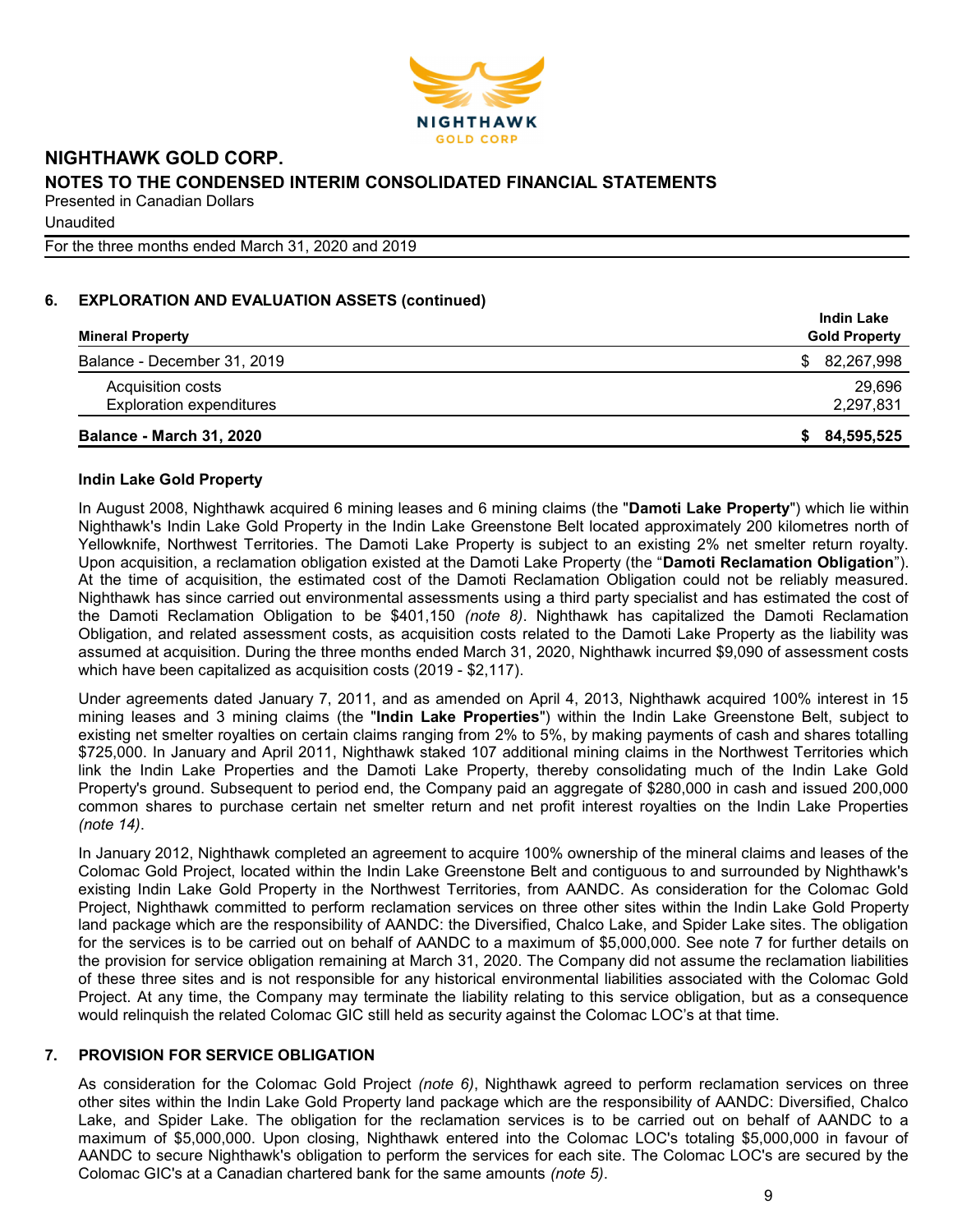

Unaudited

For the three months ended March 31, 2020 and 2019

# 7. PROVISION FOR SERVICE OBLIGATION (continued)

Nighthawk did not assume the reclamation liabilities of these three sites. Upon completion of the service obligation with respect to each site to the satisfaction of an independent third party engineer, the Colomac LOC's with respect to each site will be released and the hold restriction on the related Colomac GIC will be eliminated. At any time, the Company may terminate the liability relating to this service obligation, but as a consequence would relinquish the related Colomac GIC still held as security against the Colomac LOC's at that time. In March 2013, the reclamation activities at the Chalco Lake site were completed upon approvals of the third party engineer.

| <b>Service Obligation</b> |
|---------------------------|
|---------------------------|

| <b>Balance - December 31, 2019 and March 31, 2020</b> | \$3,012,314 |
|-------------------------------------------------------|-------------|
|                                                       |             |

#### 8. RECLAMATION PROVISION

Upon acquisition of the Damoti Lake Property (note 6), the Damoti Reclamation Obligation existed at the Damoti Lake Property. At the time of acquisition, the estimated cost of the Damoti Reclamation Obligation could not be reliably measured. Nighthawk has since carried out environmental assessments using a third party specialist and estimated the cost of the Damoti Reclamation Obligation to be \$401,150. Nighthawk has posted the Permit GIC's and the additional security for an amount of \$669,310 *(note 5)* to provide security under its land use permit and water access licence for the Damoti Reclamation Obligation as well as for exploration activities relating to the Indin Lake Gold Property.

|                                                | Amount  |
|------------------------------------------------|---------|
| Balance - December 31, 2019 and March 31, 2020 | 401.150 |

#### 9. SHARE CAPITAL

(a) Common Shares Authorized Capital - Unlimited common shares Issued

|                                                | Number of<br>shares      | Consideration |
|------------------------------------------------|--------------------------|---------------|
| Balance - December 31, 2019 and March 31, 2020 | 44,672,192 \$ 94,828,475 |               |

On January 13, 2020, Nighthawk completed a share consolidation on the basis of one post-consolidated common share for every five pre-consolidated common shares (the "Share Consolidation"). The Share Consolidation reduced Nighthawk's 223,360,960 issued and outstanding common shares to 44,672,192 post-consolidation common shares. The exercise price of outstanding stock options, and the number of such options, were also proportionately adjusted based upon the Share Consolidation. All historical information presented in the financial statements has been adjusted to reflect the Share Consolidation.

#### (b) Contributed Surplus

#### Share-based Payment Reserve

| Balance - December 31, 2019         | \$18,154,940 |
|-------------------------------------|--------------|
| Stock-based compensation - expensed | 50,111       |
| <b>Balance - March 31, 2020</b>     | \$18,205,051 |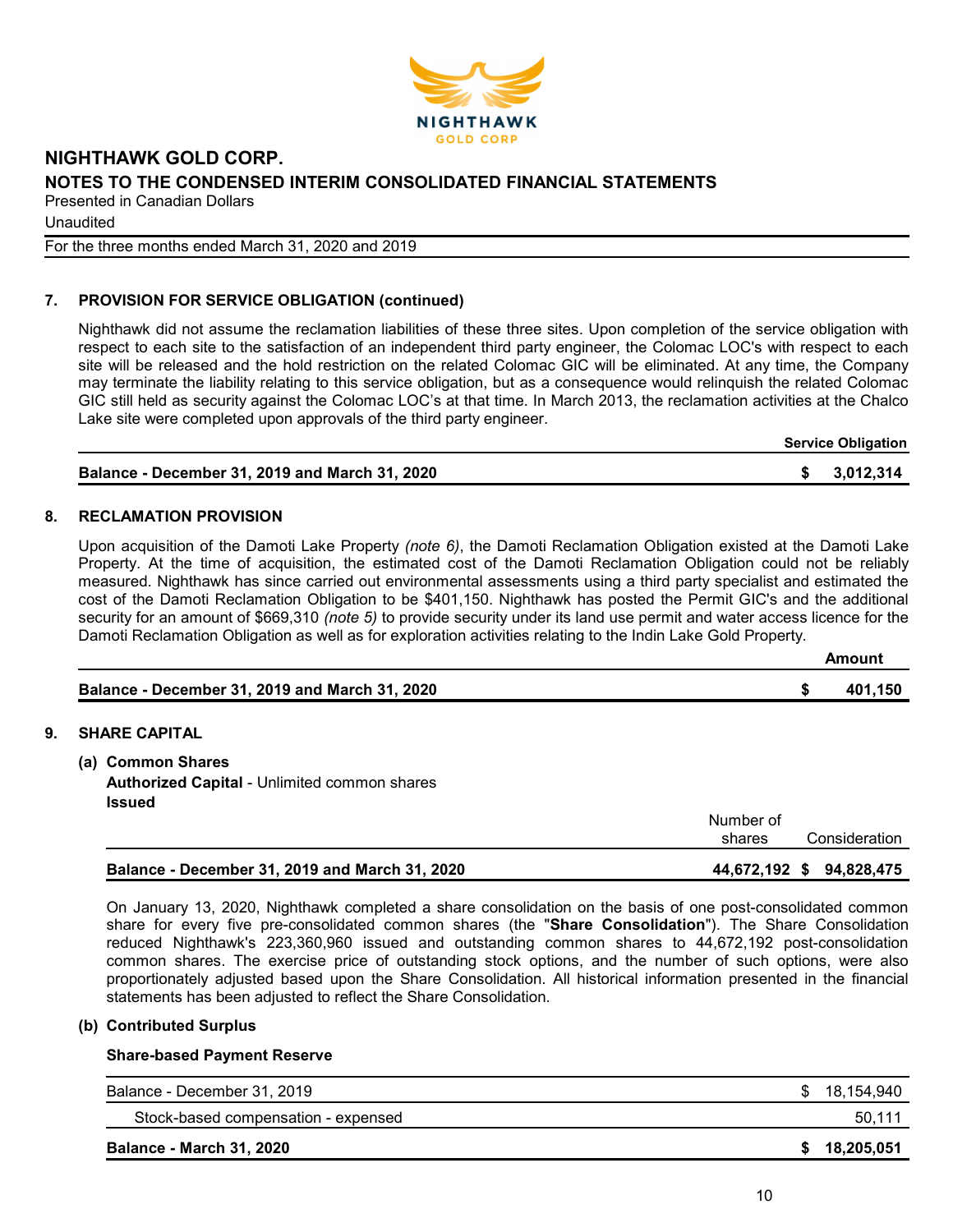

Unaudited

For the three months ended March 31, 2020 and 2019

# 9. SHARE CAPITAL (continued)

#### (b) Contributed Surplus (continued)

#### Incentive Plans

The shareholders of Nighthawk have approved a stock option plan (the "Stock Option Plan") and a share unit plan (the "Share Unit Plan" and together with the Stock Option Plan, the "Incentive Plans"). The Incentive Plans supersede the previous option plan of Nighthawk, however, awards outstanding under the previous option plan continue to be outstanding and governed by the previous stock option plan. The Incentive Plans are each a "rolling evergreen" plan and provide that the number of common shares of Nighthawk available for issuance from treasury under the Incentive Plans or any other security based compensation arrangement (pre-existing or otherwise, including the previous option plan), subject to adjustments, shall not exceed 10% of the issued and outstanding common shares of the Nighthawk at the time of grant. Any increase in the issued and outstanding common shares of Nighthawk will result in an increase in the available number of common shares issuable under the Incentive Plans. Any issuance of common shares from treasury pursuant to the settlement of stock options or share units granted pursuant to the Incentive Plans shall automatically replenish the number of common shares issuable under the Incentive Plans. When each option or share unit is exercise/settled (as applicable), cancelled or terminated, a common share shall automatically be made available for the grant of a stock option/share unit under the Incentive Plans.

#### Stock Option Plan

The Stock Option Plan provides for the issuance of stock options to acquire common shares to employees, directors, officers, consultants, and management company employees of Nighthawk. The period within which stock options may be exercised and the number of stock options which may be exercised in any such period are determined by the Board of Directors at the time of grant of such stock options, however, that the maximum term of any stock option awarded under the Stock Option Plan is ten (10) years. The exercise price per common shares under a stock option is determined by the Board of Directors, but in any event, shall not be lower than the "market price" of the common shares on the date of grant of the stock option. Weighted

|                                                | Number of<br>options | Weighted<br>average<br>exercise price |  |
|------------------------------------------------|----------------------|---------------------------------------|--|
| Balance - December 31, 2019 and March 31, 2020 | 2.798.500            | 2.35                                  |  |

A summary of Nighthawk's outstanding stock options at March 31, 2020 is presented below:

| <b>Grant date</b>  | <b>Options</b><br>outstanding | <b>Options</b><br>exercisable | <b>Exercise price</b> | <b>Weighted average</b><br>remaining life<br>(years) |
|--------------------|-------------------------------|-------------------------------|-----------------------|------------------------------------------------------|
| December 1, 2015   | 280,000                       | 280,000                       | \$0.75                | 0.7                                                  |
| June 8, 2016       | 466,000                       | 466,000                       | \$1.25                | 1.2                                                  |
| July 4, 2016       | 90,000                        | 90.000                        | \$1.85                | 1.3                                                  |
| March 20, 2017     | 800,000                       | 800,000                       | \$4.00                | 2.0                                                  |
| September 19, 2018 | 761,000                       | 761.000                       | \$2.00                | 3.5                                                  |
| December 10, 2019  | 401.500                       | 401,500                       | \$2.10                | 4.7                                                  |
|                    | 2,798,500                     | 2,798,500                     | \$2.35                | 2.5                                                  |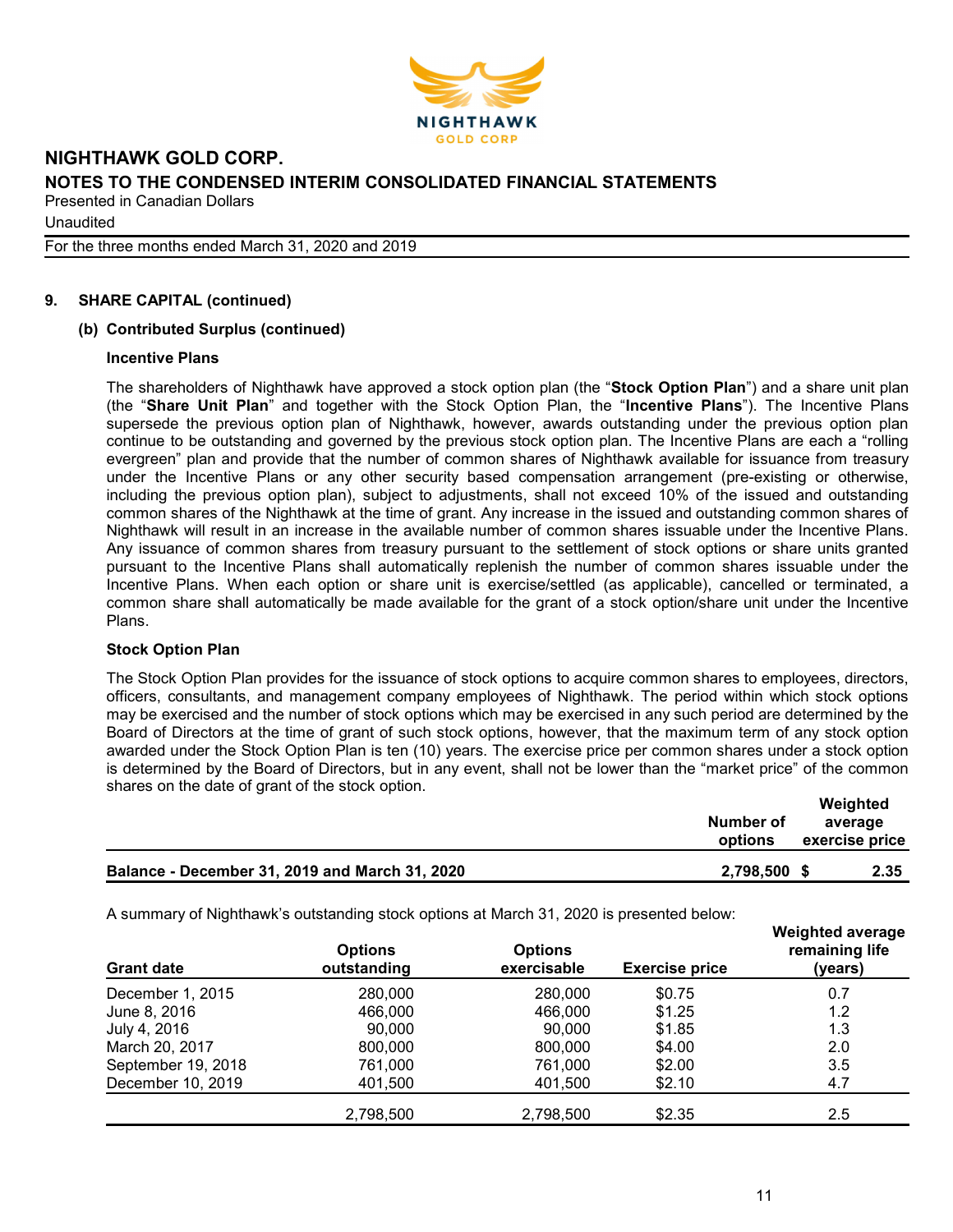

Unaudited

For the three months ended March 31, 2020 and 2019

# 9. SHARE CAPITAL (continued)

#### (b) Contributed Surplus (continued)

Option pricing models require the use of highly subjective estimates and assumptions including the expected stock price volatility. Volatility is based on the historical volatility of Nighthawk. Changes in the underlying assumptions can materially affect the fair value estimates. The options issued to non-employees were valued using the fair value of the equity instrument granted in the absence of a reliable estimate of the fair value of the goods or services received.

#### Share Unit Plan

The Share Unit Plan provides for the issuance of share units to employees, directors, officers, consultants, and management company employees of Nighthawk. Share units are units created by means of an entry on the books of Nighthawk representing the right to receive one common share (subject to adjustments) issued from treasury per share unit. The number of share units granted and any applicable vesting conditions are determined in the discretion of the Board of Directors (or a committee thereof) on the date of grant. In granting share units, the Board of Directors (or a committee thereof) may include other terms, conditions, and/or vesting criteria which are not inconsistent with the Share Unit Plan. Share units are settled by way of issuance of common shares from treasury as soon as practicable following the maturity date in accordance with the Share Unit Plan.

The grant date fair value of the share units equals the fair market value of the corresponding shares at the grant date. The fair value of these equity-settled awards is recognized as compensation expense with a corresponding increase in equity. The total amount expensed is recognized over the vesting period, which is the period over which all the specified vesting conditions should be satisfied.

During the three months ended March 31, 2020, the Company did not grant any share units under its Share Unit Plan. Compensation for the period ended March 31, 2020 was \$50,111 (March 31, 2019 - nil) and was recorded as stock based compensation in the statement of loss and comprehensive loss.

As at March 31, 2020, there were 286,500 share units outstanding and no units exercisable (December 31, 2019 - 286,500 outstanding and no units exercisable).

#### 10. NET LOSS PER SHARE

Net loss per share has been calculated using the weighted average number of shares outstanding during the three months ended March 31, 2020 and 2019.

| For the three months ended March 31,               | 2020          | 2019       |
|----------------------------------------------------|---------------|------------|
| Net loss for the period                            | \$(1,052,414) | (224,547)  |
| Basic and fully diluted weighted average number of |               |            |
| shares outstanding during the period               | 44,672,192    | 38.741.199 |
| Basic and fully diluted net loss per share         | $(0.02)$ \$   | (0.01)     |

Fully diluted weighted average common shares outstanding for the three months ended March 31, 2020 and 2019 are not reflective of the outstanding stock options as their exercise would be anti-dilutive in the loss per share calculation.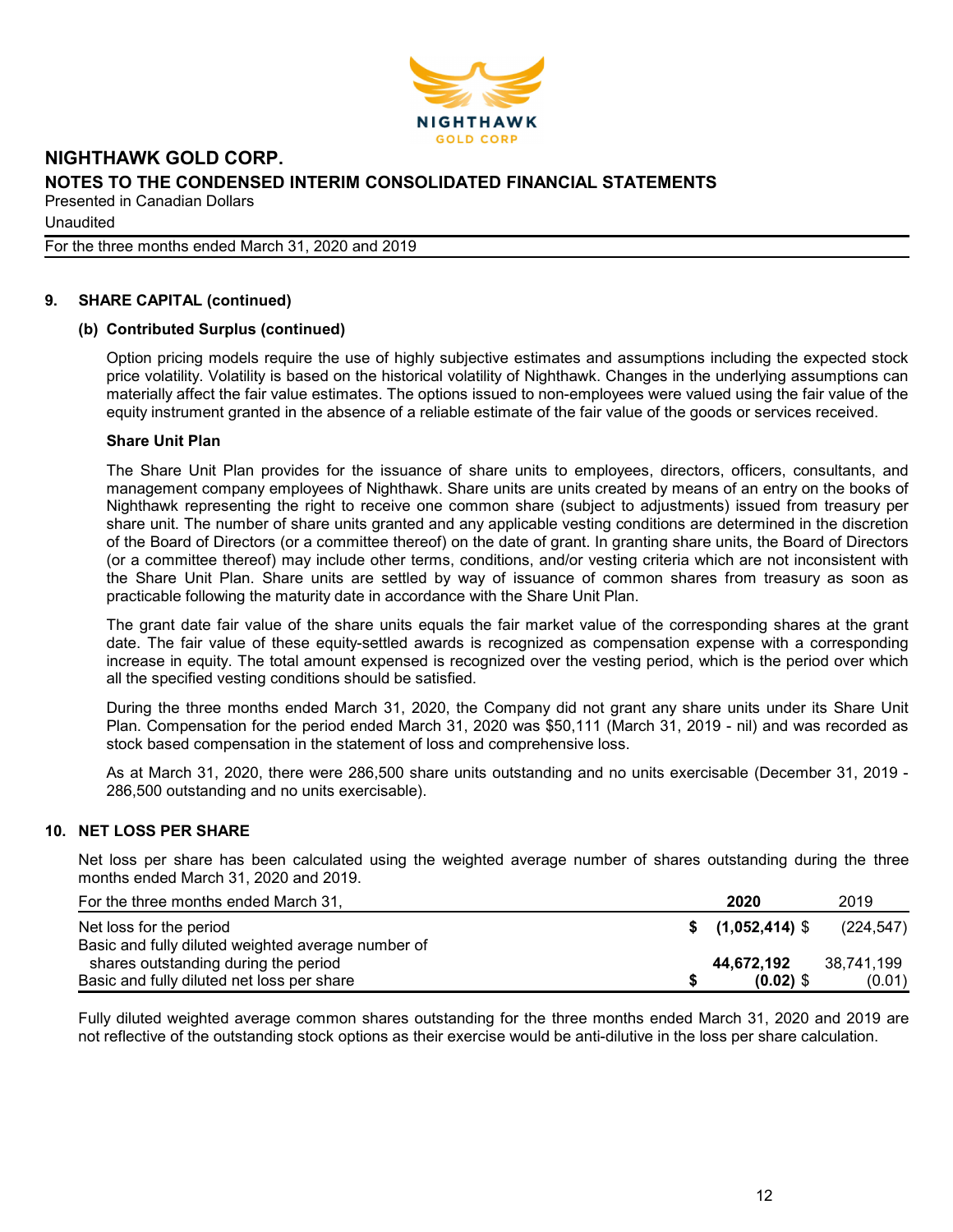

Unaudited

For the three months ended March 31, 2020 and 2019

# 11. RELATED PARTY DISCLOSURES

#### (a) Director and Executive Management Compensation

Directors and executive management's compensation for the three months ended March 31, 2020 and 2019 consisted of the following:

| For the three months ended March 31, | 2020   |            | 2019                     |
|--------------------------------------|--------|------------|--------------------------|
| Cash compensation                    |        | 138,500 \$ | 138,500                  |
| <b>Employment benefits</b>           |        | 2,850      | 2,850                    |
| Fair value of share units            | 50.111 |            | $\overline{\phantom{a}}$ |
|                                      |        | 191.461 \$ | 141,350                  |

Directors and executive management did not receive any stock options during the three months ended March 31, 2020 and 2019.

#### (b) Director and Executive Management Transactions

The aggregate value of transactions and outstanding balances relating to entities over which directors and executive management have control or significant influence were as follows:

|                                             | <b>Transaction value</b><br>for the three months ended |   |                                 |  | Balance outstanding as at     |  |                   |  |                   |
|---------------------------------------------|--------------------------------------------------------|---|---------------------------------|--|-------------------------------|--|-------------------|--|-------------------|
| <b>Transaction</b>                          | Note                                                   |   | March 31,<br>2020               |  | March 31,<br>2019             |  | March 31,<br>2020 |  | March 31,<br>2019 |
| Geological consulting<br>Consulting<br>Rent | '1)<br>$\left( 2\right)$<br>(3)                        | S | $60,000$ \$<br>30,000<br>14.640 |  | 60,000 \$<br>30,000<br>15.029 |  | ۰<br>۰            |  |                   |
|                                             |                                                        |   | 104,640 \$                      |  | 105,029 \$                    |  | $\blacksquare$    |  |                   |

- (1) During the three months ended March 31, 2020, Nighthawk paid geological consulting fees of \$60,000 (three months ended March 31, 2019 - \$60,000) to Byron Geological Inc., a company controlled by Dr. Michael Byron, the current Chief Executive Officer and a Director of Nighthawk. At March 31, 2020, the balance owed was \$nil (December 31, 2019 - \$nil).
- (2) During the three months ended March 31, 2020, Nighthawk paid financial consulting fees of \$30,000 (three months ended March 31, 2019 - \$30,000) to 2245448 Ontario Inc., a company controlled by Michael Leskovec, the Chief Financial Officer of Nighthawk. At March 31, 2020, the balance owed was \$nil (December 31, 2019 - \$nil).
- (3) During the three months ended March 31, 2020, the Company paid rent and office costs of \$14,640 (three months ended March 31, 2019 - \$15,029) to 1249687 Ontario Ltd., a company controlled by Brent Peters, a director of the Company. At March 31, 2020, the balance owed was \$nil (December 31, 2019 - \$nil).

# 12. MANAGEMENT OF CAPITAL RISK

Nighthawk's capital management objective is to obtain adequate levels of funding to support its exploration activities, to obtain corporate and administrative functions necessary to support organizational functioning and obtain sufficient funding to further the identification and development of precious metal deposits. Achieving this objective requires management to consider the underlying nature of exploration activities, availability of capital, the cost of various capital alternatives and other factors.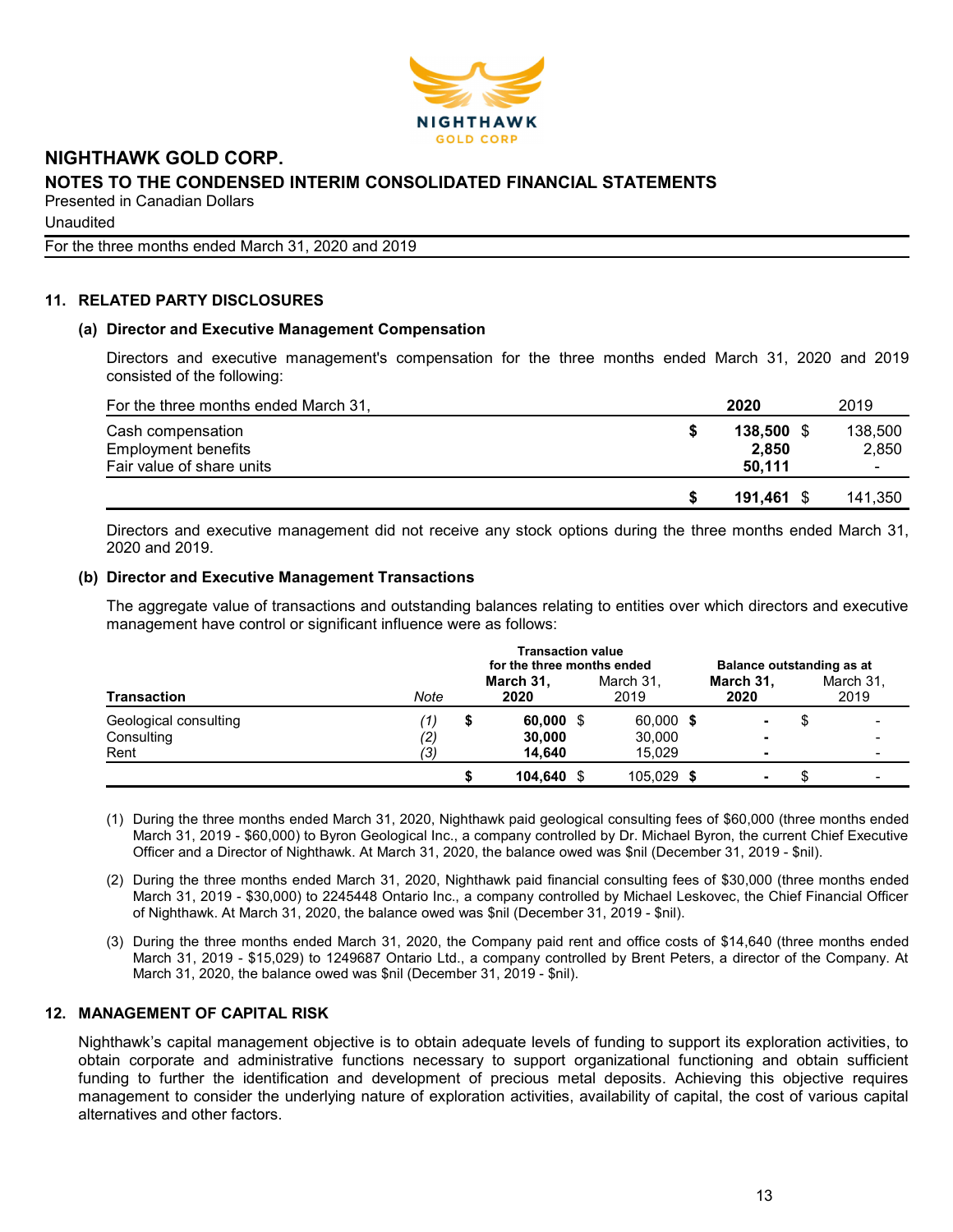

Unaudited

#### For the three months ended March 31, 2020 and 2019

# 12. MANAGEMENT OF CAPITAL RISK (continued)

Nighthawk raises capital, as necessary, to meet its needs and take advantage of perceived opportunities and, therefore, does not have a numeric target for its capital structure. Funds are primarily secured through equity capital raised by way of private placements. There can be no assurance that Nighthawk will be able to continue raising equity capital in this manner.

Establishing and adjusting capital requirements is a continuous management process. Exploration involves a high degree of "discovery" risk and substantial uncertainties about the ultimate ability of Nighthawk to achieve positive cash flows from operations. Consequently, management primarily funds Nighthawk's exploration activities and administrative costs by issuing share capital rather than using other capital sources that require fixed repayments of principal or interest. Nighthawk will continue to assess new properties and seek to acquire an interest in additional properties if it feels there is sufficient geologic or economic potential and if it has adequate financial resources to do so.

Development activities may begin once a property's mineral reserves are estimated and Nighthawk makes a positive production decision. At this point, management may consider other sources of financing such as senior debt or convertible debentures as a means to reduce equity dilution.

Nighthawk's capital under management at March 31, 2020 includes share capital of \$94,828,475 (December 31, 2019 - \$94,828,475).

Nighthawk invests all capital that is surplus to its immediate operational needs in short-term, liquid and highly rated financial instruments, such as cash, and short-term guarantee deposits, all held with major Canadian financial institutions.

There were no changes in Nighthawk's approach to capital management during the three months ended March 31, 2020 and Nighthawk is not subject to any externally imposed capital requirements other than the restricted cash held as guaranteed investment certificates at a Canadian chartered bank as security for the letters of credit posted with respect to Damoti Reclamation Obligation and the Colomac Security (note 5).

As of March 31, 2020, Nighthawk had \$1,753,758 of flow-through expenditure obligations remaining, which must be expended by December 31, 2020.

#### 13. MANAGEMENT OF FINANCIAL AND OTHER RISK

Nighthawk's financial instruments are exposed to financial risks as summarized below:

#### (a) Fair Value

The carrying amount of cash and cash equivalents, amounts receivable, and accounts payable and accrued liabilities represent their fair value due to their short-term nature. The fair value of the restricted cash are equal to its carrying value. Fair value represents the amount that would be exchanged in an arm's length transaction between willing parties and is best evidenced by a quoted market price if one exists.

#### (b) Credit Risk

Nighthawk's credit risk is primarily attributable to cash and cash equivalents and amounts receivable. Nighthawk has no significant concentration of credit risk arising from operations. Restricted cash consists of guaranteed investment certificates, which secure Nighthawk's two irrevocable standby letters of credit with a Canadian chartered bank (note 5) which Nighthawk considers to be a reputable financial institution. Management therefore believes the risk of loss to be remote.